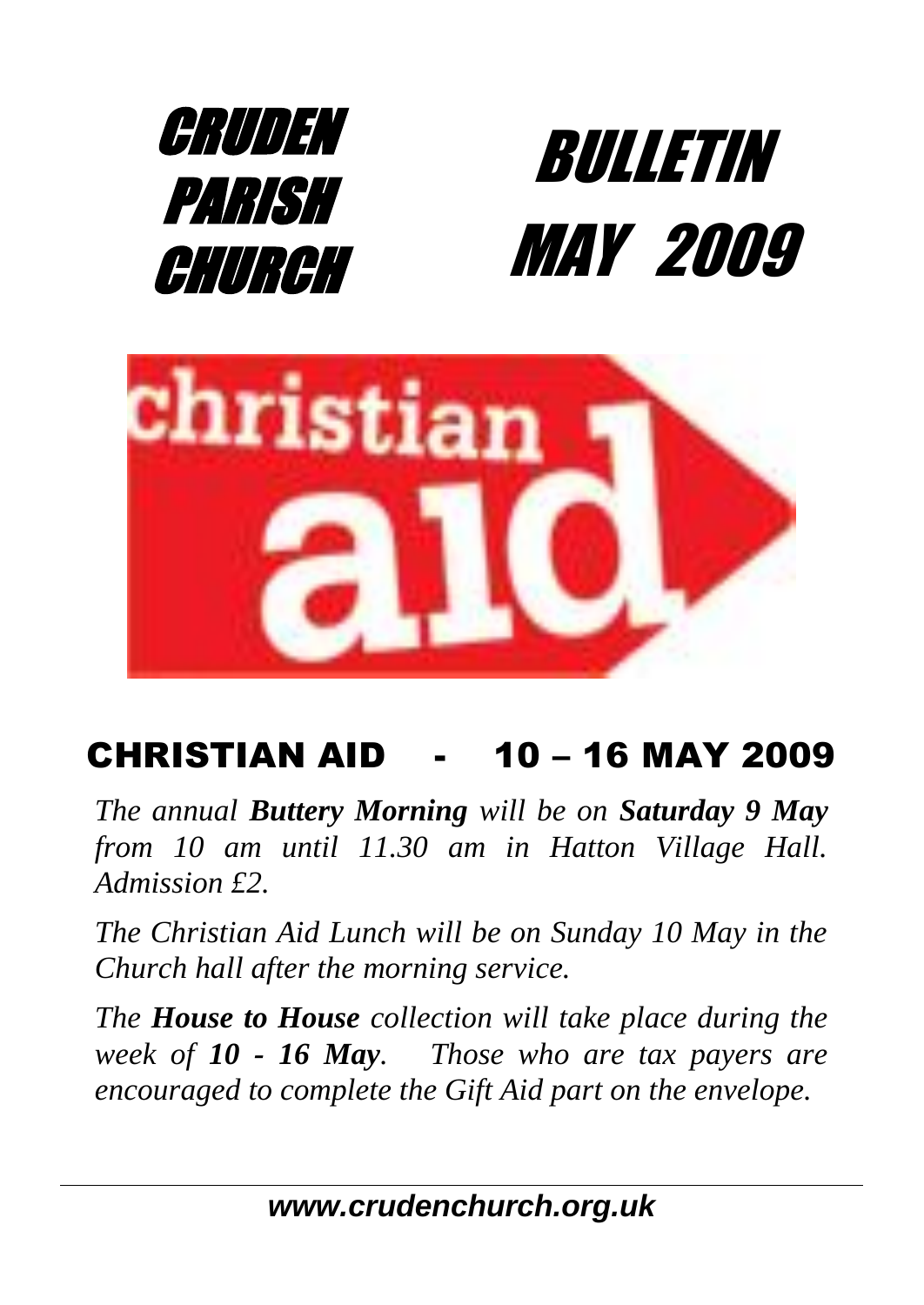



## EACH WEEK

Sundays 10.00 am Children's Sunday Club in the Old Church & Stables

| Sunday 3rd | <b>MORNING SERVICE</b> | $10.00 \text{ am}$                                  |
|------------|------------------------|-----------------------------------------------------|
|            |                        | followed by Adult Sunday School – Prison Chaplaincy |

- Thursday 7th : Guild Presbyterial Council Coffee Evening "A Matter of Opinion" 7.30 pm Fraserburgh Old Church Centre
- Saturday 9th : Christian Aid Buttery Morning 10.00 am Hatton Village Hall

# 10th – 16th Christian Aid Week

| Sunday 10th     | $\sim 10^6$          | <b>MORNING SERVICE</b><br>followed by Christian Aid Lunch                    | $10.00 \text{ am}$        |                  |
|-----------------|----------------------|------------------------------------------------------------------------------|---------------------------|------------------|
| Saturday 16th   | $\ddot{\phantom{a}}$ | Church Walk                                                                  | Speyside Way at Fochabers |                  |
| Sunday 17th     | $\ddot{\cdot}$       | <b>MORNING SERVICE</b>                                                       | $10.00 \text{ am}$        |                  |
| Monday 18th     |                      | Kirk Session meeting                                                         | $7.30 \text{ pm}$         | Hall             |
| Wednesday 20th: |                      | <b>Choir Practice</b>                                                        | $7.30 \text{ pm}$         | Hall             |
| Sunday 24th     | $\ddot{\cdot}$       | UNITED MORNING SERVICE 9.30 am<br>therefore no service in the Old Church     |                           | <b>ST JAMES'</b> |
| Sunday 31st     | $\ddot{\phantom{a}}$ | <b>UNITED MORNING SERVICE 10.00 am</b><br><b>Sacrament of Holy Communion</b> |                           |                  |

## **\*\*\* MAY HYMN BOOK MISSION PRAISE \*\*\***

THE NEXT ISSUE OF THE BULLETIN WILL COME OUT ON **31 MAY**. Copy for inclusion to be handed in to the Manse as soon as possible.

**REMINDER** Anyone who might be considering whether they would like to join the church should contact the minister. All those intending to become full church members are invited first of all to start attending church services.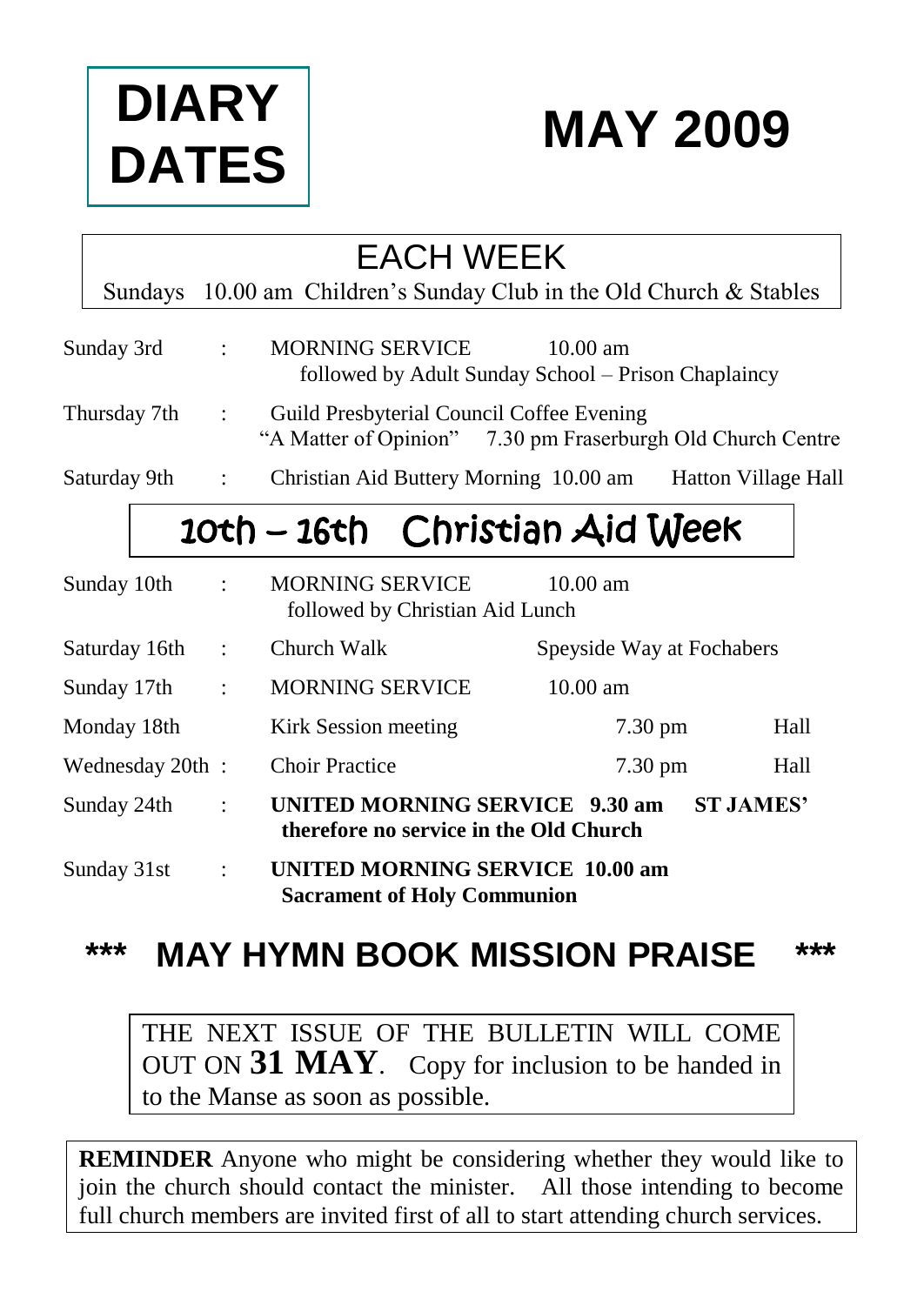# FROM THE MINISTER <sup>20</sup> April 2009

#### Dear Friends

My return from a most enjoyable holiday was one of the saddest returns to the congregation I have known because of the deaths that had occurred and I am most grateful to the Rev Allan Fawkes for the pastoral cover that he provided. In last month's Bulletin, Mary Esson outlined our plans for Christian Aid Week and this month's Bulletin notes her sudden passing. Her contribution to Cruden Parish Church, however, went beyond her excellent service as our Christian Aid Organiser for many years. We will best honour her memory by ensuring that we continue our support of Christian Aid and therefore of many poor and deprived people around the globe.

The bereavements of recent weeks have given opportunity for me to discover anew that we do indeed have a caring and committed congregation Your friend and minister

Rodge Neilson

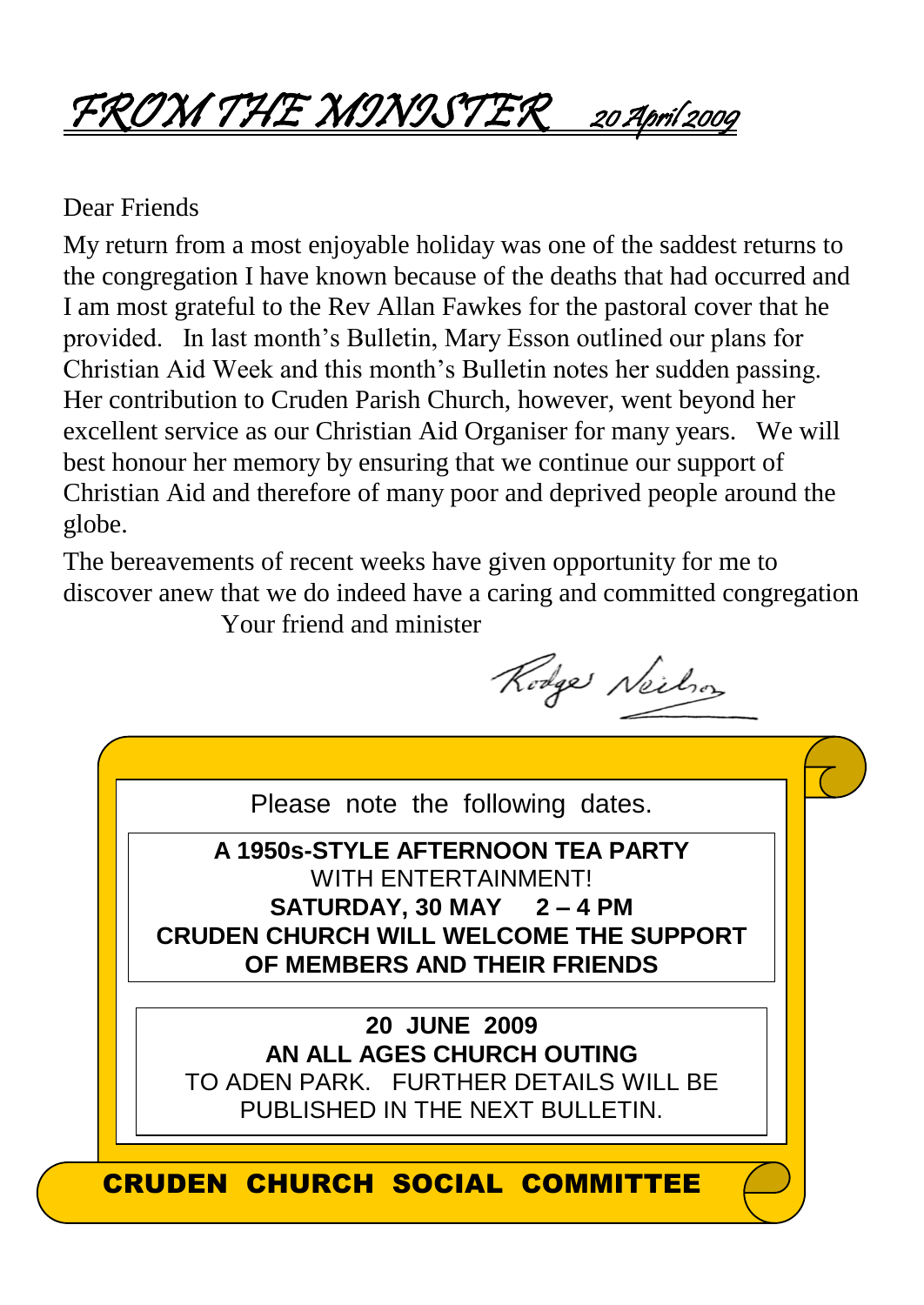

to **Mr Paul Jamieson, Station House, Hatton** who will be celebrating his 80th Birthday this month.

to **Mr & Mrs C Craig, The Nook, Hatton** who will be celebrating their Ruby Wedding this month.

to **Mr & Mrs Fuerst, 23 Manse Road, Hatton** who will be celebrating their Silver Wedding this month.



## NEWS FROM THE KIRK SESSION

## Hatton Transport Convener

The Kirk Session thanked Sandy Beedie for his work in organising transport for people in Hatton wanting to come to the church. Sandy is standing down after fulfilling this very useful role for the last few years. The Session would like to confirm a successor at its next meeting in May . If anyone would be interested in undertaking this role – it need not be an elder – please contact Sandy or the Minister to find out what is involved.

## Teas Convener

In place of the late Mary Esson, Wilma Moir has agreed to organise the rota for our refreshments after Sunday services.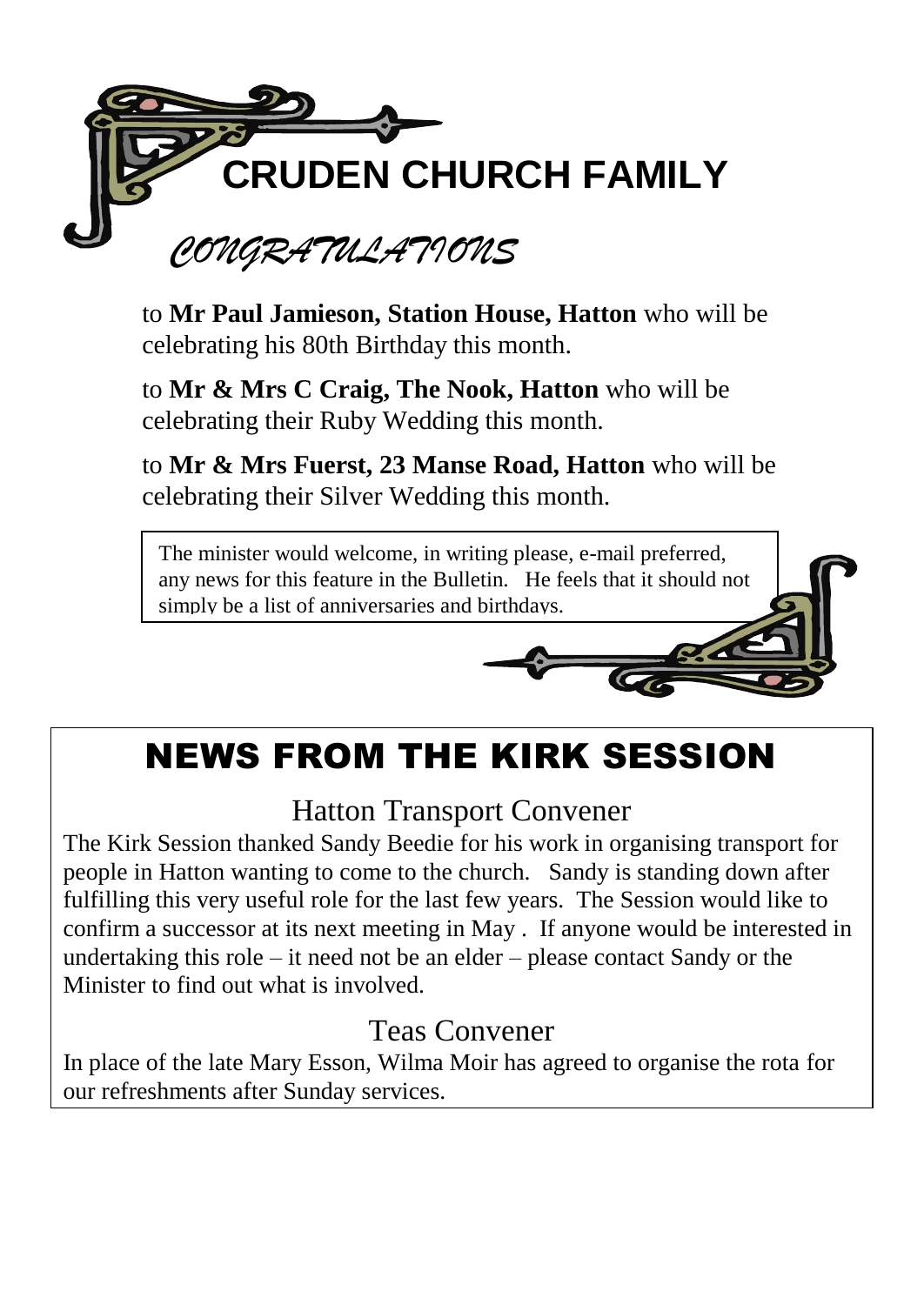## Press and Publicity

Beatrice Fawkes had advised the Session in February she would like to stand down from this post in June. At its April meeting the Session were delighted to find that Mary Bratton was willing to undertake this responsibility.

# **PARISH REGISTER**

### **DEATHS**

\*denotes member

 \*Mrs Aileen Ritchie, Bridgebank, Main Street, Cruden Bay. \*Mrs Mary Esson, Kiplaw, Hatton. \*Miss Jess Anderson, Fosk, Hatton. \*Mrs Isobel Forsyth, 6 Golf Park, Cruden Bay. Jilly Smith, Poolharry Cottage, Hatton. \*Mr A Kidd, Marindale, Northfield Gardens, Hatton.



**Duty Elders** Mary Bratton, Wallace Donaldson, Anne McNaughton, Judith Taylor, John Lamb, Betty May, Robert Petticrew, Peter Slamaker, Rosemary Pittendrigh, Sandy Smith.

#### **TO THOSE ON SUNDAY DUTY If you are unable to fulfil your door duty, please try to find your own replacement before informing Sandy Beedie (door rota)- 841370 or Wilma Moir (teas rota) 841516.**

At the April meeting of the Kirk Session, our Church Treasurer, Rosemary Pittendrigh, informed the Elders of the results of the recent Stewardship Campaign. We are grateful to all the members who are generous in their support of the church.

**CHRISTIAN AID POSTSCRIPT** On the front cover of the Bulletin there is an encouragement to taxpayers to complete the Gift Aid declaration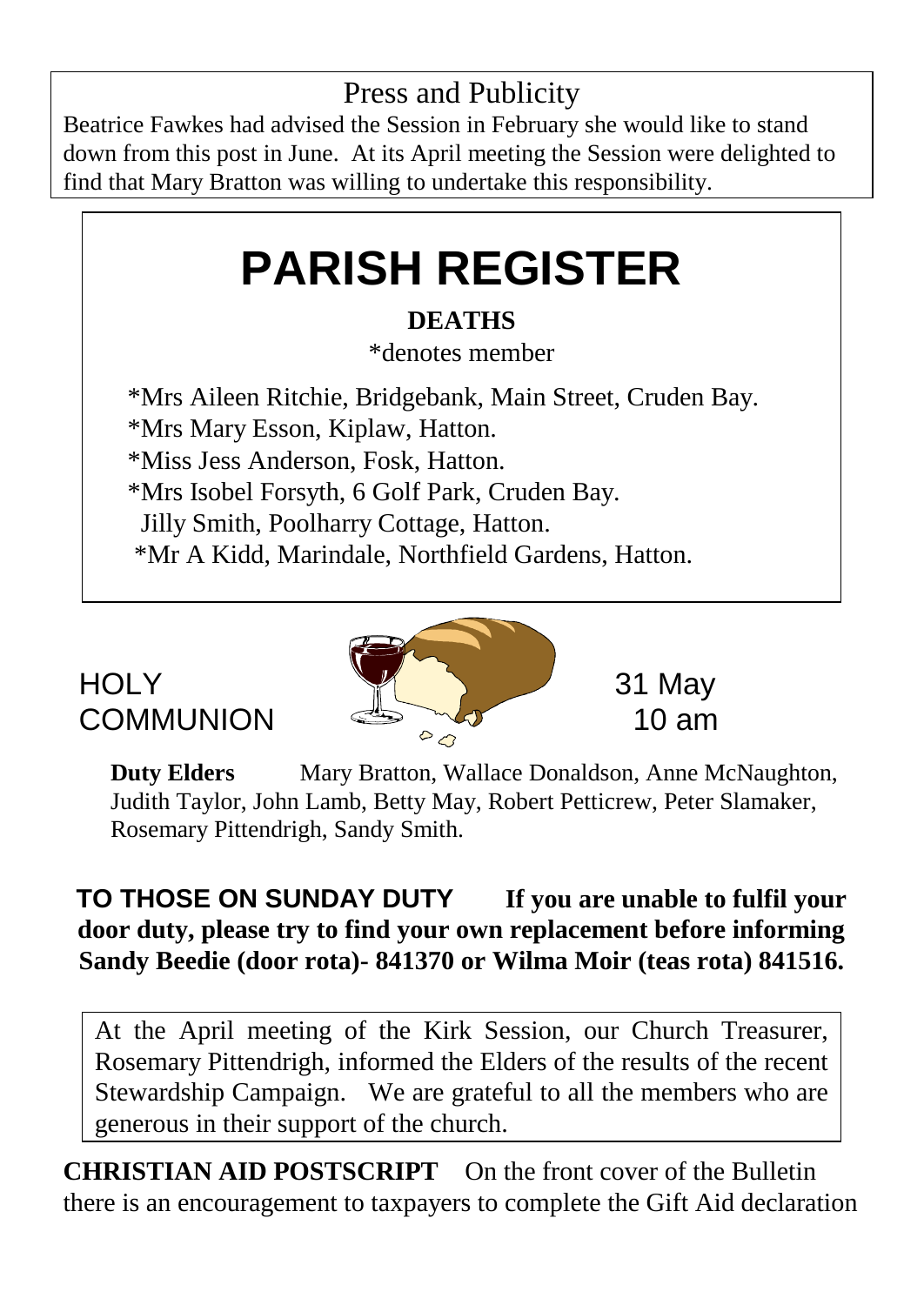on the Christian Aid Week envelopes. Please note that if you do NOT want follow up material from Christian Aid you must tick the appropriate box – otherwise you will receive later mailing.

# CRUDEN GUILD

This year the **Senior Citizens Outing** is going to Deans of Huntly followed by high tea at the Commercial Hotel, Cuminestown on Thursday 4 June. An invitation is extended to all senior citizens who are church members or adherents. Please see the enclosed notice.

A bus will pick up in Cruden Bay at 12.30 pm and Hatton at 1 pm. Due to the high cost of buses it would be helpful if we knew numbers beforehand. If you would like to come please can you notify any Guild Committee Member – Rosemary Pittendrigh, Shonah Taylor, Irene Will, Kathleen Craig, Vena Hockell.

## PRESBYTERY ELDER

The Session were pleased to receive a report from Robert Esson on his year's service as Presbytery Elder. The Session were equally pleased to re-appoint Robert Esson to represent it in the forthcoming session which starts in July.

# WATCH & TALK GROUP APRIL MEETING

The final meeting of the Group for this session found us watching a DVD the theme of which being Aliyah of Jews returning to Israel, Aliyah meaning "The Coming Home". Many Jews, born and brought up in different countries, feel they should be living in their promised land which, is of course, Israel. A group known as Nefesh B.Nefesh offer to help Jews in their efforts to go and live in Israel. It was noticeable that the Jews involved in this exodus are mainly young people whose preconceived ideas of life in Israel maybe viewed through rose tinted glasses and the move to this promised land may not prove to be the land of milk and honey they hoped for. The fact that these young people would have to do their stint in the armed forces does not appear to be a deterrent in any way.

This DVD proved to be very controversial and left a feeling of uneasiness and a lot of unanswered questions about the whole situation.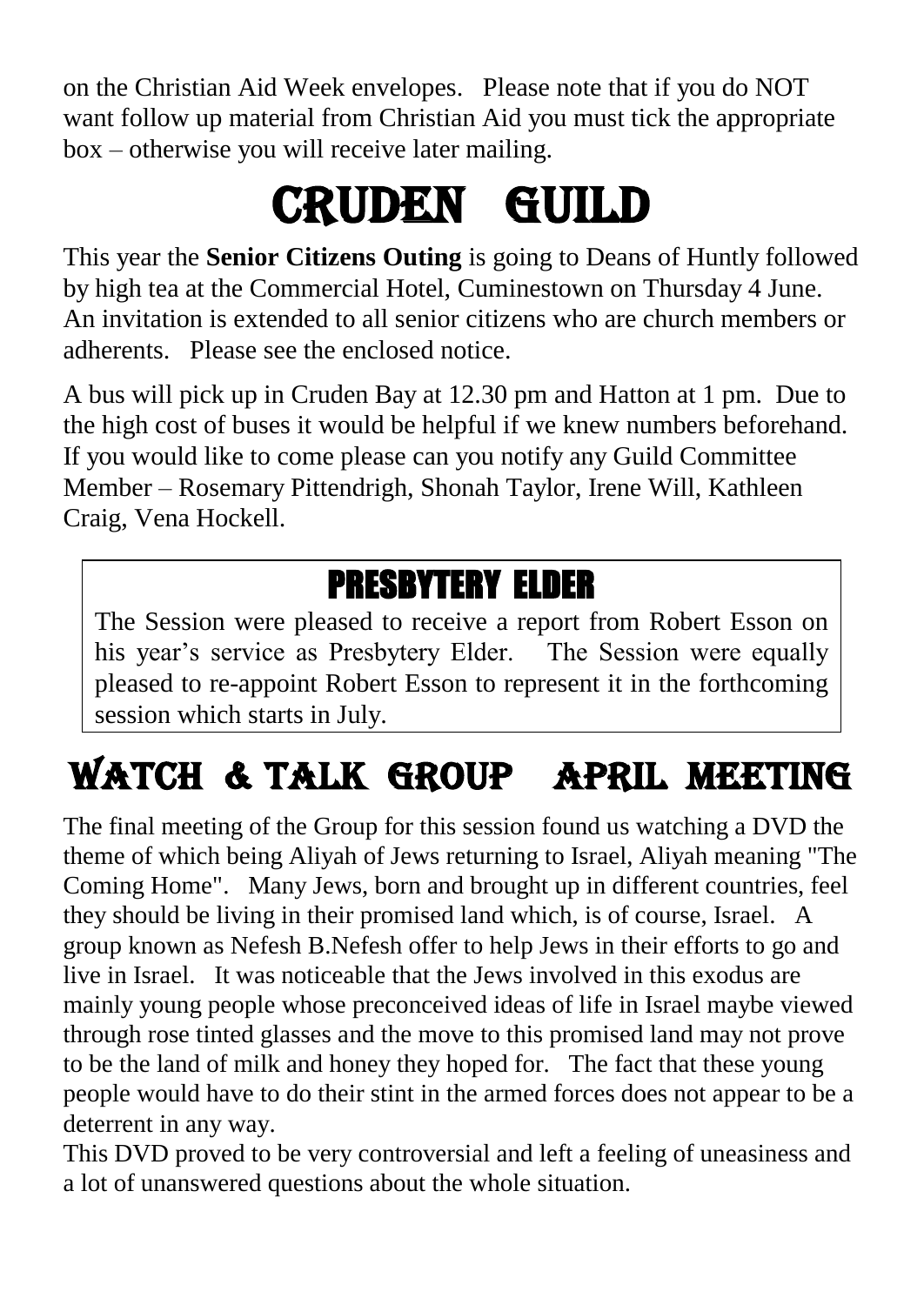Thanks were extended to all members who have been involved with the smooth running of the Group throughout this session and especially to Marilyn Samways who welcomed us into her home on most of the evenings we were meeting. *Jenny McGarrol*

## **SUNDAY MORNING DUTIES OLD CHURCH 10 am**

| Date    | Door                                      | <b>Flowers</b>                 | <b>Teas</b>                                      | <b>Children</b>                                                                                  |
|---------|-------------------------------------------|--------------------------------|--------------------------------------------------|--------------------------------------------------------------------------------------------------|
| 3 May   | Norma Forman<br><b>Wallace Donaldson</b>  | <b>Wallace Donaldson</b>       | Marilyn Samways<br><b>Margaret Adams</b>         | Holiday                                                                                          |
| 10 May  | Norma Forman<br><b>Wallace Donaldson</b>  | Jean Beedie                    | <b>CHRISTIAN</b><br><b>AID</b><br><b>LUNCH</b>   | Karla Buswell<br>Marie Forsyth<br><b>Brenda Cadger</b><br><b>Sharon Rennie</b><br>Charlotte Lamb |
| 17 May  | Rosemary Reid<br>Joyce Willox             | Anne McNaughton                | Alison Neilson<br>Margaret Jamieson              | Katherine Hyman<br>Maureen Reid<br>C or S Skinner<br>Joyce Fowlie                                |
| 24 May  | <b>SERVICE IN</b>                         | <b>ST</b><br><b>JAMES THIS</b> | <b>MORNING</b>                                   | Karla Buswell<br>Marie Forsyth<br>Brenda Cadger<br><b>Sharon Rennie</b>                          |
| 31 May  | Lewis McKechnie<br>Anne Cady              | <b>Beatrice Fawkes</b>         | Alison Neilson<br>Liz Carnie                     | Katherine Hyman<br>Maureen Reid<br>C or S Skinner<br>Helen Smith                                 |
| 7 June  | Lewis McKechnie<br>Anne Cady              | Wedding                        | <b>Beatrice Fawkes</b><br>Elma Cumming           |                                                                                                  |
| 14 June | <b>Alison Neilson</b><br>Sandy Beedie     | Margaret Cruickshank           | Sharon Rennie<br>Mary Bratton                    |                                                                                                  |
| 21 June | <b>Alison Neilson</b><br>Sandy Beedie     | Norma Forman                   | <b>Betty Forrester</b><br><b>Elizabeth Bruce</b> |                                                                                                  |
| 28 June | Muriel Cantlay<br><b>Robert Petticrew</b> | Jean Beedie                    | Marilyn Samways<br><b>Iris Durno</b>             |                                                                                                  |

#### **KIRK SESSION COMMITTEE MEETING DATES**

Thursday 30 April - **Social** Monday 11 May - **Education & Worship**